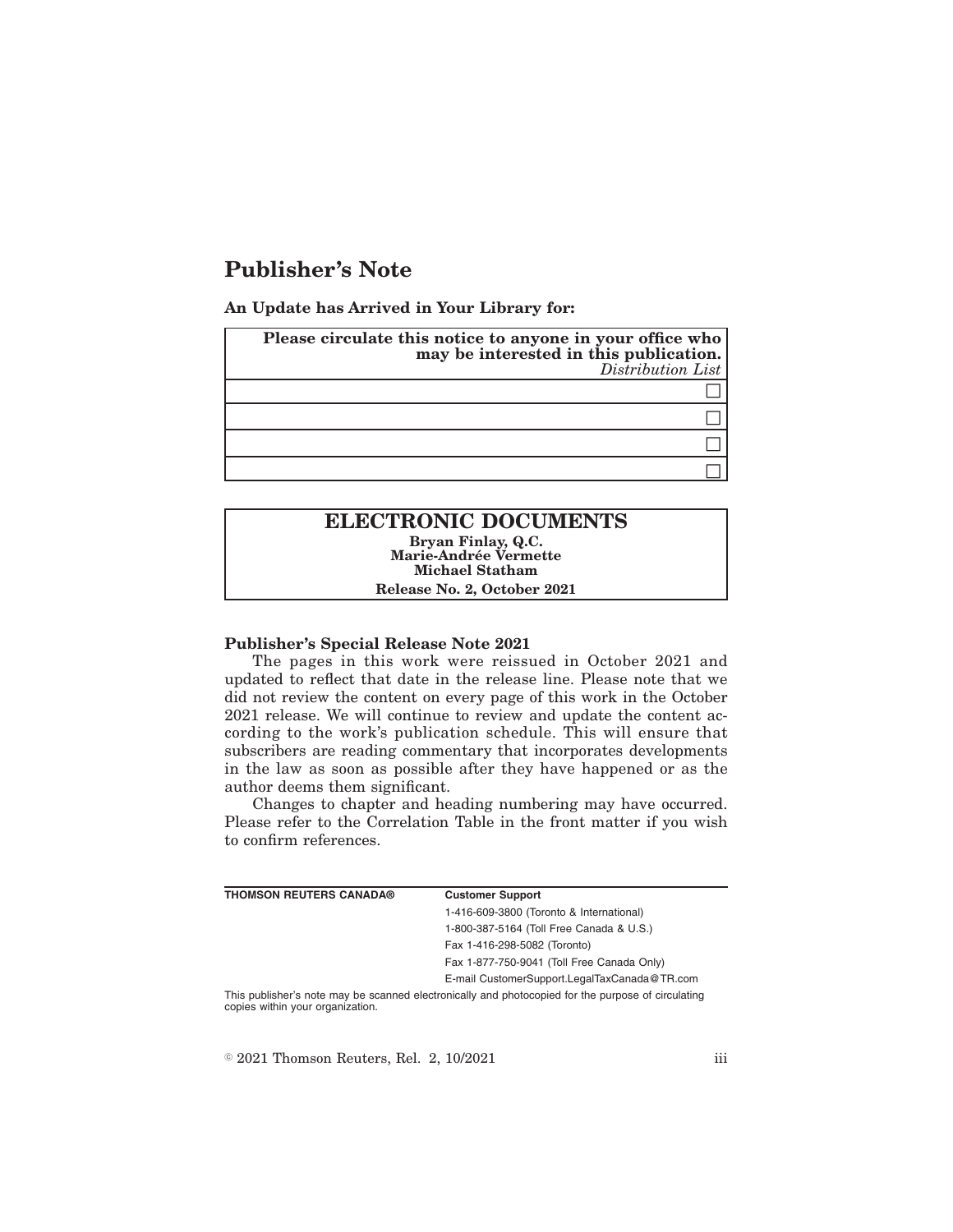Electronic data is modifying how lawyers interact, changing how information is collected and used, and transforming our courtrooms. This in-depth resource examines and analyzes the issues relating to electronic documents, including: the sources and types of electronic documents, records management policies, the legal framework governing e-discovery in Canada, the preservation, collection, processing, review and production of electronic documents, and the use of electronic evidence at trial. This dynamic and burgeoning aspect of legal practice is clarified and explained with extensive reference to relevant Canadian and U.S. authorities.

#### **What's New in this Update:**

This release updates Chapter 7 — Production of Electronic Documents and Use of Electronic Evidence at Trial.

# **Highlights**

**Chapter 7 — Production of Electronic Documents and Use of Electronic Evidence at Trial —** This chapter addresses the format in which electronic documents are produced, the extent of production required to be made in electronic format, and the use of electronic evidence at trial. This has become all the more prevalent in light of the COVID-19 pandemic, which necessitated the widespread use of electronic court filing, electronic discovery, and electronic evidence in light of temporary closures and physical distancing measures. These in turn have required courts to issue Practice Directions that are geared towards accommodating different phases of courthouse closures, lockdowns, and accommodating physical distancing measures. At the time of writing, these temporary measures are still in place, but it is unclear whether and to what extent they may be continued after the global pandemic is over.

While the rules on relevance and admissibility apply equally to electronic documents as to paper documents, the many different formats of electronic information raise more complex production issues. Given the volume of electronically-stored information and the potential inaccessibility of some sources, issues of delimiting the scope of producible information and cost issues must be considered allocation often arise in this context. Many other specific disputes can arise, such as whether metadata is relevant or whether production of actual hard drives or databases, rather than copies or printouts of the files and information they contain, is necessary in the circumstances of the case.

# **ProView Developments**

Your ProView edition of this product now has a new, modified layout: